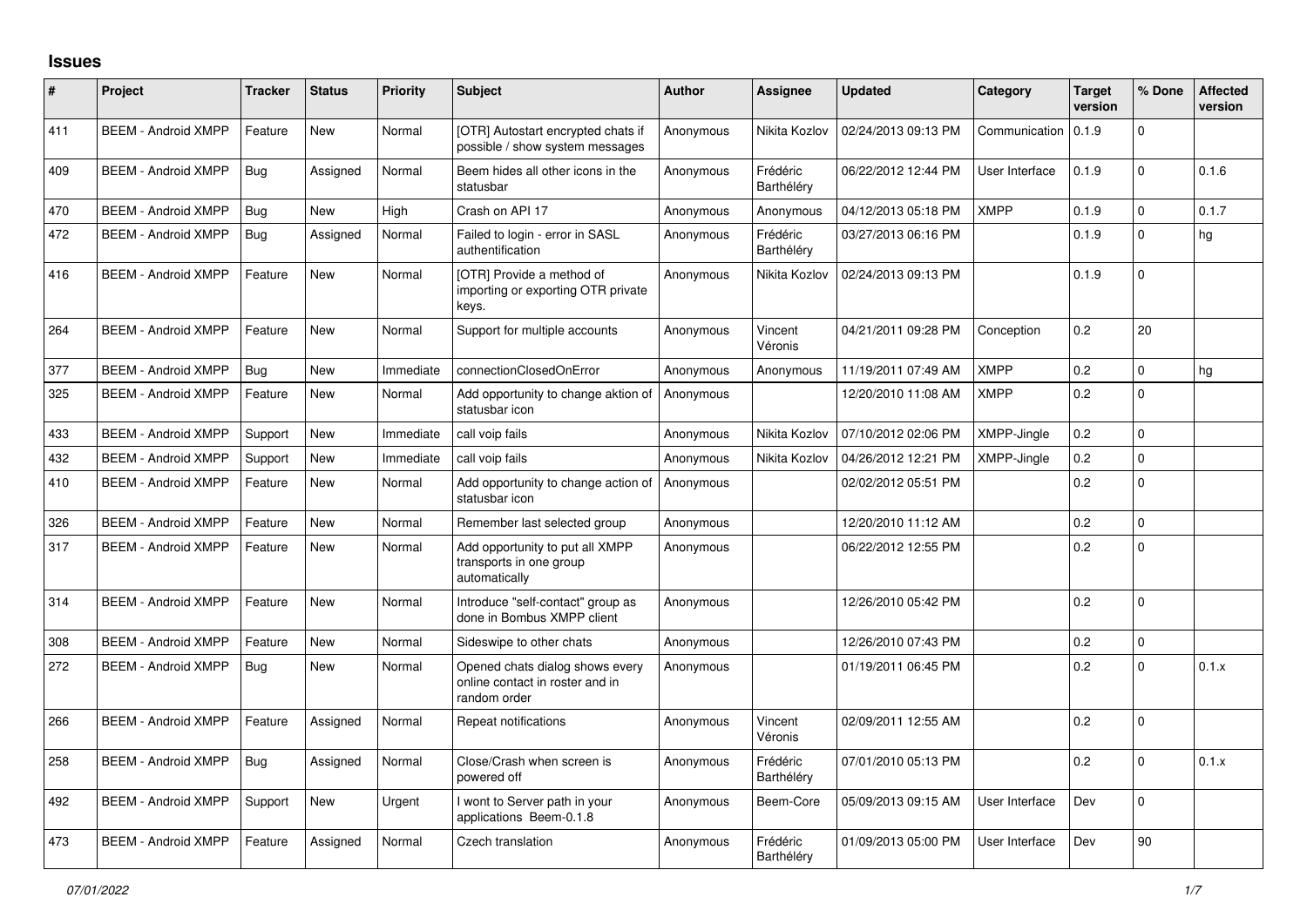| #   | Project                    | <b>Tracker</b> | <b>Status</b> | <b>Priority</b> | Subject                                                               | <b>Author</b> | <b>Assignee</b> | <b>Updated</b>      | Category       | <b>Target</b><br>version | % Done      | <b>Affected</b><br>version |
|-----|----------------------------|----------------|---------------|-----------------|-----------------------------------------------------------------------|---------------|-----------------|---------------------|----------------|--------------------------|-------------|----------------------------|
| 475 | <b>BEEM - Android XMPP</b> | Support        | <b>New</b>    | Urgent          | Need<br>asmack-android-10-source-beem-ji<br>ngle.zip file             | Anonymous     | Nikita Kozlov   | 01/12/2013 11:30 AM | XMPP-Jingle    | Dev                      | $\mathbf 0$ |                            |
| 518 | <b>BEEM - Android XMPP</b> | Bug            | New           | High            | Beem terminates when connection<br>lost and network interface changes | Anonymous     |                 | 07/25/2013 07:23 AM | Communication  |                          | $\Omega$    | 0.1.8                      |
| 489 | <b>BEEM - Android XMPP</b> | <b>Bug</b>     | New           | Normal          | digest-uri wrong when using<br>separate server                        | Anonymous     | Beem-Core       | 04/12/2013 05:16 PM | Communication  |                          | $\Omega$    | 0.1.x                      |
| 423 | <b>BEEM - Android XMPP</b> | Bug            | New           | High            | Message delivery                                                      | Anonymous     |                 | 03/27/2012 07:03 PM | Communication  |                          | $\mathbf 0$ | 0.1.6                      |
| 344 | <b>BEEM - Android XMPP</b> | <b>Bug</b>     | New           | Normal          | Beem silently quits on change of<br>data connection                   | Anonymous     |                 | 02/21/2012 02:34 PM | Communication  |                          | $\Omega$    | 0.1.x                      |
| 343 | <b>BEEM - Android XMPP</b> | Feature        | <b>New</b>    | Low             | Multiple Jabber Account                                               | Anonymous     |                 | 02/07/2011 02:18 PM | Conception     |                          | $\Omega$    |                            |
| 250 | <b>BEEM - Android XMPP</b> | Feature        | Assigned      | Normal          | Better integration to Android                                         | Anonymous     |                 | 04/07/2010 02:16 AM | Conception     |                          | $\mathbf 0$ |                            |
| 490 | <b>BEEM - Android XMPP</b> | Feature        | <b>New</b>    | Normal          | Auto-Away after timeout                                               | Anonymous     |                 | 04/06/2013 06:25 AM | User Interface |                          | $\mathbf 0$ |                            |
| 447 | <b>BEEM - Android XMPP</b> | Feature        | New           | High            | Password saving should not be<br>necessary                            | Anonymous     |                 | 08/05/2012 12:34 PM | User Interface |                          | $\Omega$    |                            |
| 330 | <b>BEEM - Android XMPP</b> | Feature        | <b>New</b>    | Normal          | Make Text selectable                                                  | Anonymous     |                 | 12/26/2010 09:53 PM | User Interface |                          | $\mathbf 0$ |                            |
| 493 | <b>BEEM - Android XMPP</b> | Support        | New           | Low             | fails to connect to openfire server                                   | Anonymous     |                 | 06/17/2013 10:24 AM | <b>XMPP</b>    |                          | $\mathbf 0$ |                            |
| 448 | <b>BEEM - Android XMPP</b> | Feature        | New           | Normal          | XEP 0027: XMPP-PGP Support                                            | Anonymous     |                 | 08/07/2012 08:53 PM | <b>XMPP</b>    |                          | $\mathbf 0$ |                            |
| 417 | <b>BEEM - Android XMPP</b> | Feature        | New           | Normal          | Support OAUTH and OAUTH2<br>authentication                            | Anonymous     |                 | 10/09/2012 12:10 AM | <b>XMPP</b>    |                          | $\Omega$    |                            |
| 339 | <b>BEEM - Android XMPP</b> | Bug            | Feedback      | Normal          | java.lang.IllegalStateException: Not<br>connected to server.          | Anonymous     |                 | 06/22/2012 12:57 PM | <b>XMPP</b>    |                          | $\Omega$    | 0.1.x                      |
| 434 | <b>BEEM - Android XMPP</b> | Support        | New           | Immediate       | VideoChat using XMPP in Android                                       | Anonymous     | Nikita Kozlov   | 04/26/2012 09:24 PM | XMPP-Jingle    |                          | $\mathbf 0$ |                            |
| 380 | <b>BEEM - Android XMPP</b> | Bug            | New           | Normal          | how to remove track file                                              | Anonymous     | Nikita Kozlov   | 12/13/2011 09:33 AM | XMPP-Jingle    |                          | $\mathbf 0$ | 0.1.x                      |
| 331 | <b>BEEM - Android XMPP</b> | Feature        | New           | Low             | Green and Red (start o finish a call)<br>key map.                     | Anonymous     |                 | 12/31/2010 07:14 PM | XMPP-Jingle    |                          | $\Omega$    |                            |
| 527 | <b>BEEM - Android XMPP</b> | Bug            | New           | Normal          | Cleanup Server list                                                   | Anonymous     |                 | 10/13/2017 02:17 AM |                |                          | $\Omega$    | 0.1.8                      |
| 525 | <b>BEEM - Android XMPP</b> | Bug            | New           | High            | <b>Keeps Disconecting</b>                                             | Anonymous     |                 | 01/21/2014 02:25 PM |                |                          | $\Omega$    | 0.1.8                      |
| 524 | <b>BEEM - Android XMPP</b> | Feature        | New           | Normal          | Conference                                                            | Anonymous     |                 | 12/24/2013 09:37 AM |                |                          | 0           |                            |
| 520 | <b>BEEM - Android XMPP</b> | Bug            | New           | Normal          | Auto-away triggers LED notification                                   | Anonymous     |                 | 07/29/2013 11:02 AM |                |                          | $\Omega$    | 0.1.8                      |
| 495 | <b>BEEM - Android XMPP</b> | Support        | Feedback      | Normal          | Login failed. fails to connect to<br>openfire server                  | Anonymous     |                 | 11/14/2014 08:50 AM |                |                          | 0           |                            |
| 491 | <b>BEEM - Android XMPP</b> | Bug            | New           | Normal          | Connection failed. No response<br>from server                         | Anonymous     |                 | 04/25/2013 05:19 PM |                |                          | $\mathbf 0$ | 0.1.8                      |
| 477 | <b>BEEM - Android XMPP</b> | Support        | Feedback      | Normal          | Cannot login by facebook account                                      | Anonymous     |                 | 03/25/2013 03:00 PM |                |                          | $\mathbf 0$ |                            |
| 468 | <b>BEEM - Android XMPP</b> | Support        | New           | Urgent          | beam for nokia / as for java<br>supported phones . (not for android)  | Anonymous     |                 | 11/26/2012 01:28 PM |                |                          | 0           |                            |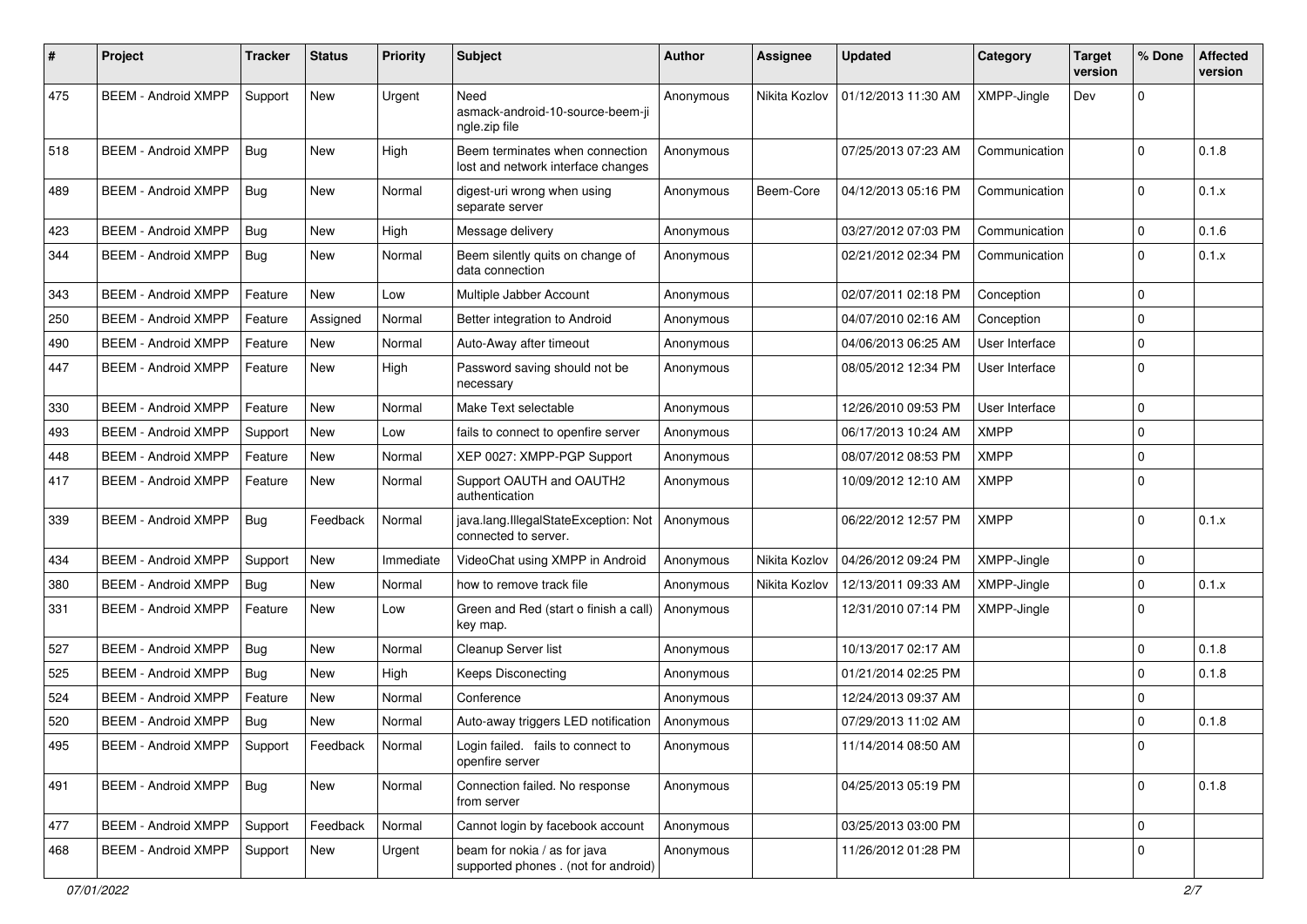| #   | Project                    | <b>Tracker</b> | <b>Status</b> | <b>Priority</b> | Subject                                                                                                                                | Author    | Assignee               | <b>Updated</b>      | Category | <b>Target</b><br>version | % Done      | <b>Affected</b><br>version |
|-----|----------------------------|----------------|---------------|-----------------|----------------------------------------------------------------------------------------------------------------------------------------|-----------|------------------------|---------------------|----------|--------------------------|-------------|----------------------------|
| 467 | <b>BEEM - Android XMPP</b> | Feature        | <b>New</b>    | Urgent          | Is Audio call(Voice call) feature<br>available for Android?                                                                            | Anonymous |                        | 11/23/2012 07:35 AM |          |                          | $\Omega$    |                            |
| 466 | <b>BEEM - Android XMPP</b> | Feature        | <b>New</b>    | High            | gpg                                                                                                                                    | Anonymous |                        | 11/22/2012 02:28 PM |          |                          | 0           |                            |
| 461 | <b>BEEM - Android XMPP</b> | Bug            | New           | Normal          | Presence not change                                                                                                                    | Anonymous |                        | 11/12/2012 06:55 PM |          |                          | $\mathbf 0$ | hg                         |
| 458 | <b>BEEM - Android XMPP</b> | Bug            | New           | Urgent          | what account to use to initiate call?                                                                                                  | Anonymous |                        | 11/07/2012 01:14 AM |          |                          | $\Omega$    | 0.1.6                      |
| 457 | <b>BEEM - Android XMPP</b> | <b>Bug</b>     | New           | Normal          | Activity<br>com.beem.project.beem.ui.LoginAni<br>m has leaked ServiceConnection                                                        | Anonymous | Frédéric<br>Barthéléry | 09/22/2016 09:35 PM |          |                          | $\Omega$    | hg                         |
| 455 | <b>BEEM - Android XMPP</b> | Bug            | <b>New</b>    | Normal          | Could not new<br>COnnectionConfiguration if<br>mService is NUMBERIC IP, in<br>BeemSerice.initConnectionConfig()<br>base on Android X86 | Anonymous |                        | 10/30/2012 04:44 AM |          |                          | $\Omega$    | 0.1.7                      |
| 453 | <b>BEEM - Android XMPP</b> | Bug            | <b>New</b>    | Urgent          | Beem does not show account login<br>with resource id?                                                                                  | Anonymous |                        | 09/29/2012 05:24 AM |          |                          | $\Omega$    | hg                         |
| 450 | <b>BEEM - Android XMPP</b> | Support        | <b>New</b>    | Normal          | No response from Openfire when<br>login                                                                                                | Anonymous |                        | 09/12/2012 04:41 AM |          |                          | $\Omega$    |                            |
| 446 | <b>BEEM - Android XMPP</b> | <b>Bug</b>     | New           | High            | Terminates or hungs up<br>immediately after lost connectivity                                                                          | Anonymous |                        | 01/20/2013 11:02 AM |          |                          | $\Omega$    | 0.1.7                      |
| 445 | <b>BEEM - Android XMPP</b> | Feature        | New           | Normal          | Add option to hide ongoing<br>notification                                                                                             | Anonymous |                        | 07/24/2012 06:44 PM |          |                          | $\mathbf 0$ |                            |
| 444 | <b>BEEM - Android XMPP</b> | <b>Bug</b>     | New           | Urgent          | Disconnets+terminates after a few<br>minues of idling                                                                                  | Anonymous |                        | 07/22/2012 11:15 AM |          |                          | $\Omega$    | 0.1.7                      |
| 443 | <b>BEEM - Android XMPP</b> | Feature        | <b>New</b>    | Normal          | Indicate if a contact is logged-in<br>from more than 1 resource                                                                        | Anonymous |                        | 07/10/2012 02:02 PM |          |                          | $\Omega$    |                            |
| 442 | <b>BEEM - Android XMPP</b> | Feature        | <b>New</b>    | Normal          | Notification settings: add option for<br>making notification LED/light blink<br>on new message(s)                                      | Anonymous |                        | 07/09/2012 04:17 PM |          |                          | $\Omega$    |                            |
| 440 | <b>BEEM - Android XMPP</b> | Feature        | New           | Normal          | Make use of notification light                                                                                                         | Anonymous |                        | 07/09/2012 02:33 PM |          |                          | $\mathbf 0$ |                            |
| 435 | <b>BEEM - Android XMPP</b> | Feature        | <b>New</b>    | Normal          | optimized chat-interface in<br>landscape-mode                                                                                          | Anonymous |                        | 05/16/2012 08:00 PM |          |                          | $\Omega$    |                            |
| 429 | <b>BEEM - Android XMPP</b> | Bug            | Feedback      | Normal          | Crash when empty contactlist                                                                                                           | Anonymous |                        | 06/22/2012 12:37 PM |          |                          | $\mathbf 0$ | 0.1.6                      |
| 428 | <b>BEEM - Android XMPP</b> | Bug            | <b>New</b>    | Normal          | [OTR] switching to Start OTR not<br>always working                                                                                     | Anonymous |                        | 04/16/2012 06:41 PM |          |                          | $\Omega$    | 0.1.6                      |
| 427 | <b>BEEM - Android XMPP</b> | Feature        | New           | High            | [OTR] auto-start and require<br>options                                                                                                | Anonymous |                        | 04/12/2013 05:17 PM |          |                          | $\mathbf 0$ |                            |
| 422 | <b>BEEM - Android XMPP</b> | Feature        | <b>New</b>    | High            | <b>XMPP Jingle Support</b>                                                                                                             | Anonymous |                        | 03/26/2012 06:36 PM |          |                          | $\mathbf 0$ |                            |
| 421 | <b>BEEM - Android XMPP</b> | <b>Bug</b>     | <b>New</b>    | Normal          | Chats show HTML tags                                                                                                                   | Anonymous |                        | 03/19/2012 05:10 PM |          |                          | $\pmb{0}$   | 0.1.7                      |
| 420 | <b>BEEM - Android XMPP</b> | <b>Bug</b>     | New           | Normal          | Led always flashing                                                                                                                    | Anonymous |                        | 03/14/2012 11:58 PM |          |                          | 0           | 0.1.7                      |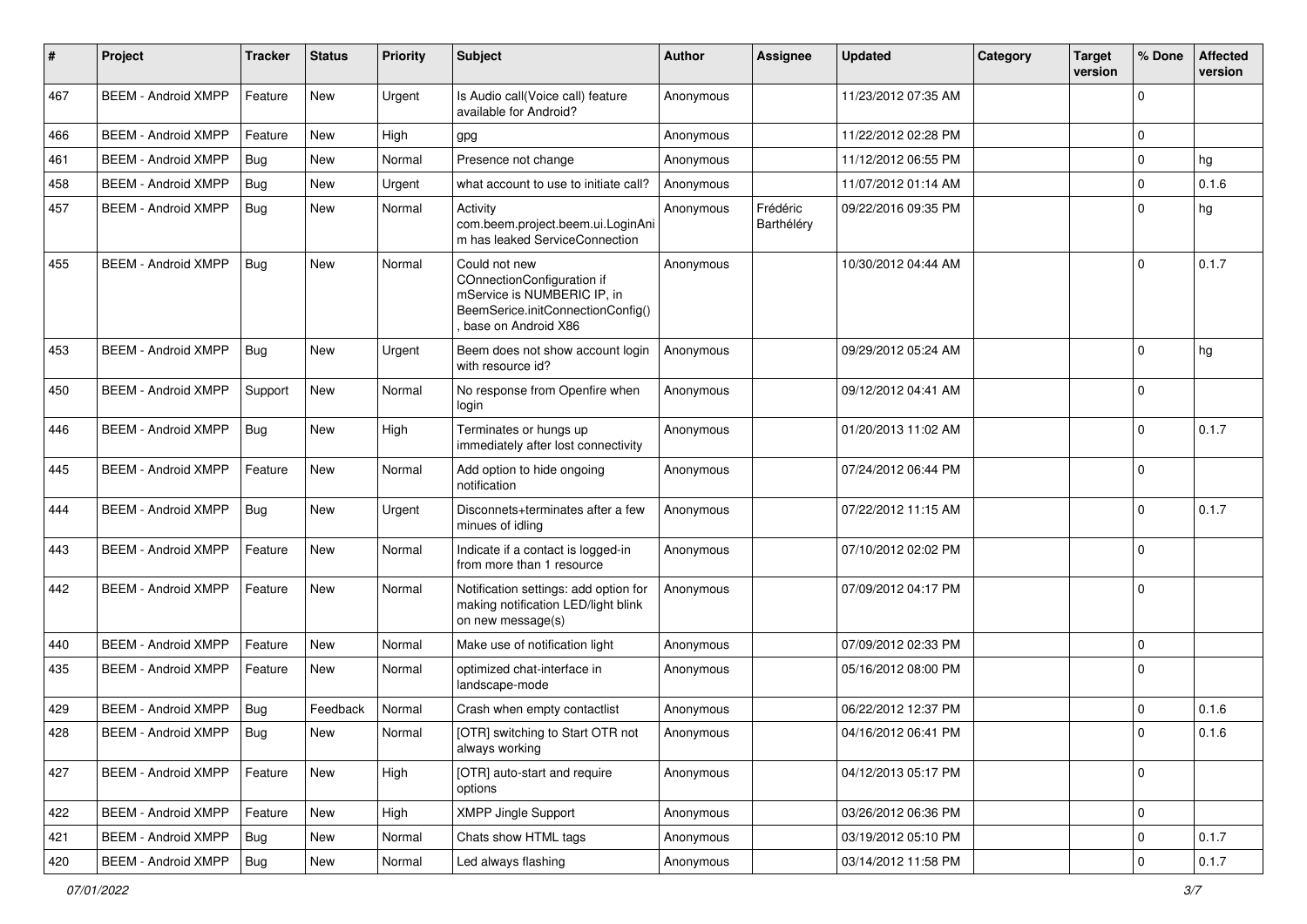| #   | Project                    | <b>Tracker</b> | <b>Status</b> | <b>Priority</b> | Subject                                                                         | Author    | Assignee      | <b>Updated</b>      | Category | <b>Target</b><br>version | % Done      | <b>Affected</b><br>version |
|-----|----------------------------|----------------|---------------|-----------------|---------------------------------------------------------------------------------|-----------|---------------|---------------------|----------|--------------------------|-------------|----------------------------|
| 419 | <b>BEEM - Android XMPP</b> | Feature        | <b>New</b>    | Low             | [OTR] Provide more verbose OTR<br>support                                       | Anonymous |               | 03/05/2012 12:16 AM |          |                          | $\Omega$    |                            |
| 412 | <b>BEEM - Android XMPP</b> | Bug            | New           | Normal          | beem 1.7-rc2 exits after some time<br>when the phone is not being used          | Anonymous |               | 02/04/2012 10:54 AM |          |                          | $\Omega$    | hg                         |
| 405 | <b>BEEM - Android XMPP</b> | Support        | <b>New</b>    | High            | Eclipse                                                                         | Anonymous |               | 01/30/2012 12:38 PM |          |                          | $\mathbf 0$ |                            |
| 402 | <b>BEEM - Android XMPP</b> | Feature        | New           | Low             | <b>Use Android Contacts</b>                                                     | Anonymous |               | 02/04/2012 04:53 PM |          |                          | $\mathbf 0$ |                            |
| 401 | <b>BEEM - Android XMPP</b> | Feature        | <b>New</b>    | Low             | Ice Cream Sandwich Interface<br>following Design Guidelines                     | Anonymous |               | 01/27/2012 11:11 AM |          |                          | $\Omega$    |                            |
| 399 | <b>BEEM - Android XMPP</b> | <b>Bug</b>     | New           | Normal          | User subscription can stay<br>unanswered but doesn't show<br>anywhere           | Anonymous |               | 01/26/2012 12:31 PM |          |                          | $\Omega$    | 0.1.6                      |
| 398 | <b>BEEM - Android XMPP</b> | Feature        | <b>New</b>    | Normal          | XEP-0184 Message Receipt                                                        | Anonymous |               | 02/23/2012 11:12 AM |          |                          | $\mathbf 0$ |                            |
| 397 | <b>BEEM - Android XMPP</b> | <b>Bug</b>     | New           | Normal          | Outgoing messages are not<br>necessarily sent but no indication is<br>given     | Anonymous |               | 02/21/2012 02:34 PM |          |                          | $\Omega$    | hg                         |
| 396 | <b>BEEM - Android XMPP</b> | Feature        | New           | Normal          | Notification icon                                                               | Anonymous |               | 01/25/2012 02:51 PM |          |                          | 0           |                            |
| 391 | <b>BEEM - Android XMPP</b> | Feature        | New           | Normal          | Notification should bring me to the<br>last screen                              | Anonymous |               | 01/22/2012 11:18 PM |          |                          | $\Omega$    |                            |
| 390 | <b>BEEM - Android XMPP</b> | <b>Bug</b>     | New           | Normal          | Force close upon receiving<br>message                                           | Anonymous |               | 01/22/2012 10:41 PM |          |                          | $\Omega$    | hg                         |
| 389 | <b>BEEM - Android XMPP</b> | Bug            | New           | Normal          | Chat window not updating                                                        | Anonymous |               | 02/21/2012 02:34 PM |          |                          | $\mathbf 0$ | 0.1.6                      |
| 375 | <b>BEEM - Android XMPP</b> | Bug            | New           | Normal          | stack error upon logging                                                        | Anonymous |               | 09/28/2011 05:37 PM |          |                          | $\Omega$    | 0.1.6                      |
| 372 | <b>BEEM - Android XMPP</b> | Support        | New           | Normal          | call voip fails                                                                 | Anonymous |               | 02/21/2012 02:37 PM |          |                          | $\Omega$    |                            |
| 371 | <b>BEEM - Android XMPP</b> | Support        | New           | Normal          | How can I get BEEM-Jingle works?                                                | Anonymous | Nikita Kozlov | 02/21/2012 02:36 PM |          |                          | $\mathbf 0$ |                            |
| 370 | <b>BEEM - Android XMPP</b> | Feature        | New           | Normal          | file transfer/sharing feature                                                   | Anonymous |               | 08/11/2011 04:54 PM |          |                          | $\mathbf 0$ |                            |
| 369 | <b>BEEM - Android XMPP</b> | Support        | Feedback      | Normal          | xmpp connection adapter<br>connection closed on Error !                         | Anonymous |               | 06/22/2012 11:56 AM |          |                          | $\Omega$    |                            |
| 367 | <b>BEEM - Android XMPP</b> | <b>Bug</b>     | New           | Normal          | Activity<br>com.beem.project.beem.ui.LoginAni<br>m has leaked ServiceConnection | Anonymous |               | 07/17/2011 01:10 AM |          |                          | $\Omega$    | hg                         |
| 363 | <b>BEEM - Android XMPP</b> | Bug            | <b>New</b>    | Normal          | all contact delete error                                                        | Anonymous |               | 02/21/2012 02:34 PM |          |                          | $\Omega$    | 0.1.x                      |
| 362 | <b>BEEM - Android XMPP</b> | Support        | New           | High            | Auto connect                                                                    | Anonymous |               | 06/29/2011 03:21 AM |          |                          | $\mathbf 0$ |                            |
| 359 | <b>BEEM - Android XMPP</b> | Feature        | New           | Normal          | Alternative group view                                                          | Anonymous |               | 06/12/2011 02:47 PM |          |                          | $\mathbf 0$ |                            |
| 358 | <b>BEEM - Android XMPP</b> | Feature        | New           | Normal          | <b>Managing Transports</b>                                                      | Anonymous |               | 06/07/2011 11:06 AM |          |                          | $\mathbf 0$ |                            |
| 357 | <b>BEEM - Android XMPP</b> | Bug            | <b>New</b>    | Normal          | Opened Chats displays Duplicate<br>entries                                      | Anonymous |               | 05/23/2011 01:04 PM |          |                          | 0           | 0.1.5                      |
| 355 | <b>BEEM - Android XMPP</b> | Feature        | New           | Normal          | Jingle                                                                          | Anonymous |               | 02/21/2012 02:35 PM |          |                          | $\pmb{0}$   |                            |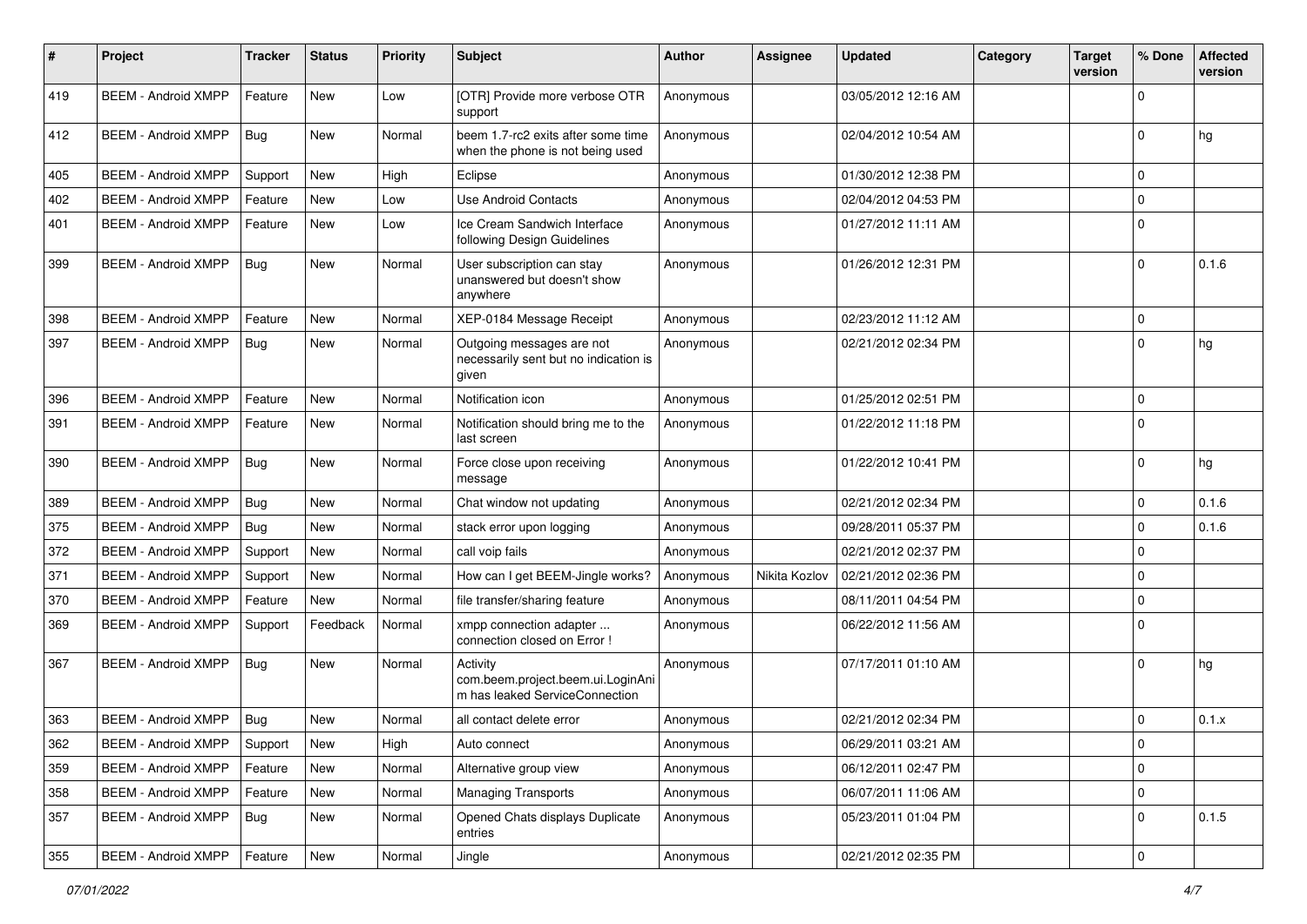| $\#$ | Project                    | <b>Tracker</b> | <b>Status</b> | <b>Priority</b> | <b>Subject</b>                                                               | Author                       | <b>Assignee</b>        | <b>Updated</b>      | Category           | Target<br>version | % Done      | <b>Affected</b><br>version |
|------|----------------------------|----------------|---------------|-----------------|------------------------------------------------------------------------------|------------------------------|------------------------|---------------------|--------------------|-------------------|-------------|----------------------------|
| 354  | <b>BEEM - Android XMPP</b> | Bug            | <b>New</b>    | Normal          | History disappears - disconnects,<br>exits, or closes conversation<br>window | Anonymous                    |                        | 04/24/2011 03:02 PM |                    |                   | $\Omega$    | hg                         |
| 348  | <b>BEEM - Android XMPP</b> | Feature        | <b>New</b>    | Normal          | time-out feature                                                             | Anonymous                    |                        | 03/09/2011 11:02 AM |                    |                   | $\Omega$    |                            |
| 335  | <b>BEEM - Android XMPP</b> | Feature        | New           | Normal          | Auto login on phone startup                                                  | Anonymous                    |                        | 01/14/2011 01:22 AM |                    |                   | $\mathbf 0$ |                            |
| 333  | <b>BEEM - Android XMPP</b> | Feature        | <b>New</b>    | Low             | XEP-0184 Message Receipt                                                     | Anonymous                    |                        | 09/26/2011 09:38 PM |                    |                   | $\mathbf 0$ |                            |
| 318  | <b>BEEM - Android XMPP</b> | Bug            | New           | Normal          | Crash on update of many contact                                              | Anonymous                    |                        | 11/24/2010 01:06 PM |                    |                   | $\Omega$    | 0.1.x                      |
| 306  | <b>BEEM - Android XMPP</b> | Feature        | <b>New</b>    | Normal          | Notification while BEEM is focused                                           | Anonymous                    |                        | 10/17/2010 06:18 AM |                    |                   | $\Omega$    |                            |
| 294  | <b>BEEM - Android XMPP</b> | Feature        | <b>New</b>    | Normal          | Chat windows change chat<br>windows methode                                  | Anonymous                    |                        | 08/20/2010 02:47 PM |                    |                   | $\Omega$    |                            |
| 265  | <b>BEEM - Android XMPP</b> | Feature        | <b>New</b>    | Low             | Start on phone boot                                                          | Anonymous                    |                        | 02/23/2012 11:08 AM |                    |                   | $\Omega$    |                            |
| 418  | <b>BEEM - Android XMPP</b> | Support        | Feedback      | Normal          | VideoChat using XMPP in Android                                              | Android Buddy                | Nikita Kozlov          | 03/05/2012 10:39 AM | <b>XMPP-Jingle</b> |                   | $\mathbf 0$ |                            |
| 565  | <b>BEEM - Android XMPP</b> | Bug            | <b>New</b>    | Normal          | Registering a new account does not<br>seem to work                           | Antoine<br>Amarilli          |                        | 12/07/2017 09:52 AM |                    |                   | $\mathbf 0$ | 0.1.8                      |
| 400  | <b>BEEM - Android XMPP</b> | Feature        | New           | Normal          | Implement XEP-0198 Stream<br>Managment                                       | argafål (Daniel<br>Michalik) |                        | 04/12/2013 05:15 PM |                    |                   | $\Omega$    |                            |
| 494  | <b>BEEM - Android XMPP</b> | Feature        | <b>New</b>    | Normal          | Lancement d'un daemon au<br>démarrage du système                             | Aurélien<br>werner           |                        | 02/02/2018 08:35 PM |                    |                   | $\Omega$    |                            |
| 563  | <b>BEEM - Android XMPP</b> | <b>Bug</b>     | <b>New</b>    | Normal          | Beem fails to authenticate using<br>Android 5.0 Lollipop devices             | <b>Barbra Conner</b>         |                        | 10/04/2015 02:00 AM | <b>XMPP</b>        |                   | $\Omega$    | 0.1.8                      |
| 459  | <b>BEEM - Android XMPP</b> | Bug            | <b>New</b>    | Urgent          | Presence are not change                                                      | Chathura<br>Wijesinghe       |                        | 11/07/2012 09:38 AM |                    |                   | $\Omega$    | 0.1.7                      |
| 487  | <b>BEEM - Android XMPP</b> | Bug            | New           | High            | "beem" automatically terminated                                              | <b>Chris Weiland</b>         |                        | 03/15/2013 06:23 PM |                    |                   | $\Omega$    | 0.1.8                      |
| 486  | <b>BEEM - Android XMPP</b> | Feature        | New           | Normal          | The New Version isso far very<br>nice ;-)                                    | <b>Chris Weiland</b>         | Frédéric<br>Barthéléry | 03/15/2013 03:45 PM |                    |                   | $\Omega$    |                            |
| 463  | <b>BEEM - Android XMPP</b> | Feature        | New           | Normal          | Higher resolution toolbar and<br>application icons                           | Daniel<br>Aleksandersen      |                        | 11/16/2012 05:48 PM | User Interface     |                   | $\Omega$    |                            |
| 462  | <b>BEEM - Android XMPP</b> | Feature        | <b>New</b>    | Normal          | Support XEP-0280 "Message<br>Carbons"                                        | Daniel<br>Aleksandersen      |                        | 12/03/2013 02:42 PM | <b>XMPP</b>        |                   | $\Omega$    |                            |
| 561  | <b>BEEM - Android XMPP</b> | <b>Bug</b>     | <b>New</b>    | High            | NullPointerException (NPE) in<br>Beem Android XMPP                           | Danilo<br>Dominguez          |                        | 02/02/2018 08:34 PM | <b>XMPP</b>        |                   | $\Omega$    | 0.1.8                      |
| 567  | <b>BEEM - Android XMPP</b> | Support        | <b>New</b>    | Normal          | How To Run Beem In Android<br>Studio                                         | Flameater<br>Flameater       |                        | 10/13/2017 02:15 AM |                    |                   | $\Omega$    |                            |
| 218  | <b>BEEM - Android XMPP</b> | Feature        | Assigned      | Normal          | Gestion des contacts utilisant<br>plusieurs ressources                       | Frédéric<br>Barthéléry       | Nikita Kozlov          | 04/12/2010 10:47 PM | Conception         | 0.2               | $\Omega$    |                            |
| 259  | <b>BEEM - Android XMPP</b> | Feature        | Assigned      | Normal          | Improve support for reconnections                                            | Frédéric<br>Barthéléry       | Frédéric<br>Barthéléry | 07/30/2012 03:28 PM | <b>XMPP</b>        | 0.2               | $\Omega$    |                            |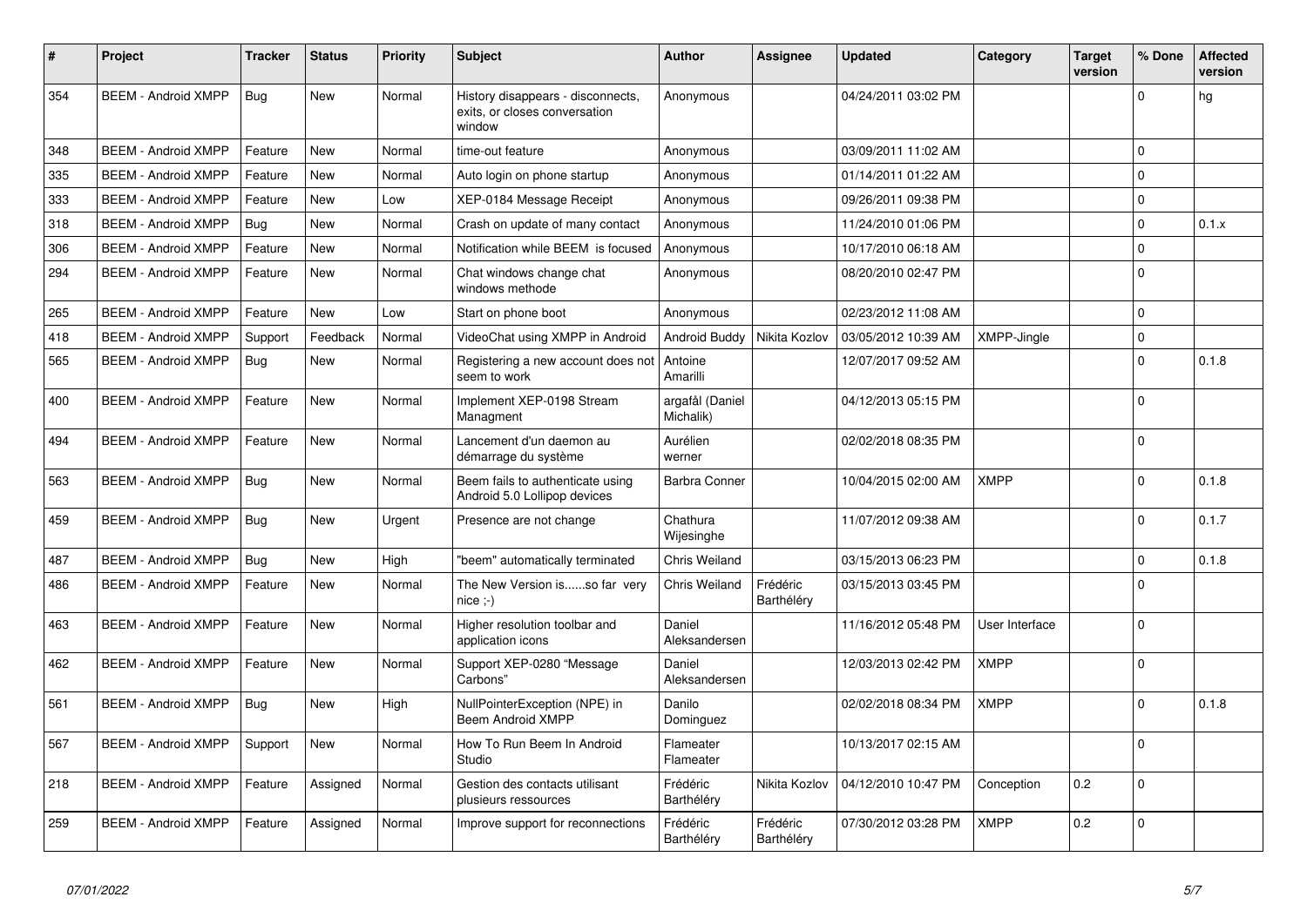| #   | Project                    | <b>Tracker</b> | <b>Status</b> | <b>Priority</b> | Subject                                                                                      | <b>Author</b>           | <b>Assignee</b>         | <b>Updated</b>      | Category       | <b>Target</b><br>version | % Done      | <b>Affected</b><br>version |
|-----|----------------------------|----------------|---------------|-----------------|----------------------------------------------------------------------------------------------|-------------------------|-------------------------|---------------------|----------------|--------------------------|-------------|----------------------------|
| 183 | <b>BEEM - Android XMPP</b> | Feature        | Assigned      | Low             | Realiser le blocage des contacts                                                             | Frédéric<br>Barthéléry  | Jean-Manuel<br>Da Silva | 05/07/2011 12:27 AM | <b>XMPP</b>    | 0.2                      | 20          |                            |
| 60  | <b>BEEM - Android XMPP</b> | Feature        | Feedback      | Low             | Interraction avec la liste de contact<br>du telephone                                        | Frédéric<br>Barthéléry  |                         | 06/29/2010 08:35 PM | <b>XMPP</b>    | 0.2                      | 10          |                            |
| 465 | <b>BEEM - Android XMPP</b> | Feature        | <b>New</b>    | Normal          | XEP-0297: Stanza Forwarding                                                                  | Frédéric<br>Barthéléry  |                         | 11/18/2012 03:10 PM | <b>XMPP</b>    |                          | $\Omega$    |                            |
| 464 | <b>BEEM - Android XMPP</b> | Feature        | <b>New</b>    | Normal          | XEP-0158: CAPTCHA Forms                                                                      | Frédéric<br>Barthéléry  |                         | 11/18/2012 03:02 PM | <b>XMPP</b>    |                          | $\Omega$    |                            |
| 29  | <b>BEEM - Android XMPP</b> | Feature        | Assigned      | Normal          | Creation d'une session jingle et<br>echange de donnees                                       | Frédéric<br>Barthéléry  | Nikita Kozlov           | 02/21/2012 02:34 PM | XMPP-Jingle    |                          | 30          |                            |
| 283 | <b>BEEM - Android XMPP</b> | Feature        | New           | Normal          | Voice Support                                                                                | Guillermo Lo<br>Coco    |                         | 12/27/2010 08:26 PM | XMPP-Jingle    |                          | $\Omega$    |                            |
| 451 | <b>BEEM - Android XMPP</b> | <b>Bug</b>     | New           | Normal          | cant hear both user when using<br>audio call                                                 | hey<br>ijustmetyou      |                         | 10/09/2012 12:15 AM | XMPP-Jingle    |                          | $\Omega$    | hg                         |
| 482 | <b>BEEM - Android XMPP</b> | Support        | New           | Urgent          | Call Sub Menu Name Change                                                                    | hey<br>ijustmetyou      |                         | 02/20/2013 01:53 PM |                |                          | $\Omega$    |                            |
| 270 | <b>BEEM - Android XMPP</b> | <b>Bug</b>     | Assigned      | Normal          | Beem does not reconnect<br>automatically                                                     | Jerome M.               | Frédéric<br>Barthéléry  | 06/14/2010 10:26 PM |                |                          | $\Omega$    | 0.1.x                      |
| 247 | <b>BEEM - Android XMPP</b> | Support        | <b>New</b>    | Low             | BeemApplication - interface<br>suggestion.                                                   | John Pope               |                         | 02/21/2012 02:34 PM | Conception     |                          | $\Omega$    |                            |
| 460 | <b>BEEM - Android XMPP</b> | Feature        | <b>New</b>    | Normal          | XMPP feature "XEP-0079" to<br>handle lost messages                                           | kolA flash              |                         | 11/07/2012 03:15 PM | <b>XMPP</b>    |                          | $\Omega$    |                            |
| 404 | <b>BEEM - Android XMPP</b> | Feature        | <b>New</b>    | Low             | Show special icons for users at<br>xmpp transports (like gajim)                              | Loop Back               |                         | 01/27/2012 11:22 AM |                |                          | $\Omega$    |                            |
| 431 | <b>BEEM - Android XMPP</b> | Feature        | Assigned      | Normal          | Support XEP-0301: In-Band Real<br>Time Text (transmit typing instantly<br>while you compose) | Mark Rejhon             | Mark Rejhon             | 08/06/2012 10:55 AM | Communication  |                          | $\Omega$    |                            |
| 356 | <b>BEEM - Android XMPP</b> | Bug            | <b>New</b>    | Normal          | Status icon distorded when avatar<br>is not square                                           | Murilo Ferraz<br>Franco |                         | 12/14/2011 07:53 PM | User Interface | 0.2                      | $\Omega$    | hg                         |
| 241 | <b>BEEM - Android XMPP</b> | Feature        | Assigned      | Normal          | Display buddy details                                                                        | Nikita Kozlov           | Nikita Kozlov           | 01/16/2011 07:40 PM | User Interface | 0.2                      | $\Omega$    |                            |
| 225 | <b>BEEM - Android XMPP</b> | Feature        | New           | Normal          | Catcher les Intents de tchat                                                                 | Nikita Kozlov           |                         | 12/23/2009 02:13 AM | User Interface | 0.2                      | $\Omega$    |                            |
| 82  | <b>BEEM - Android XMPP</b> | Feature        | Assigned      | Normal          | <b>Chat State</b>                                                                            | Nikita Kozlov           | Frédéric<br>Barthéléry  | 03/13/2010 08:25 PM | XMPP           | 0.2                      | 30          |                            |
| 292 | <b>BEEM - Android XMPP</b> | Feature        | <b>New</b>    | Normal          | chat window font size                                                                        | Nikita Kozlov           |                         | 05/06/2012 11:03 AM | User Interface |                          | $\mathbf 0$ |                            |
| 287 | <b>BEEM - Android XMPP</b> | <b>Bug</b>     | New           | Normal          | Message-joining in chats breaks<br>accessibility                                             | Nolan Darilek           |                         | 07/23/2010 05:00 PM | User Interface |                          | $\mathbf 0$ | hg                         |
| 566 | <b>BEEM - Android XMPP</b> | Support        | New           | High            | Beam Multi User Chat                                                                         | Srilatha Avula          |                         | 10/13/2017 02:16 AM |                |                          | $\mathbf 0$ |                            |
| 562 | <b>BEEM - Android XMPP</b> | <b>Bug</b>     | New           | Normal          | Account wizard dialog: greyed<br>"Next" button                                               | viking-coyote<br>no     |                         | 10/13/2017 02:16 AM | User Interface |                          | $\Omega$    | 0.1.8                      |